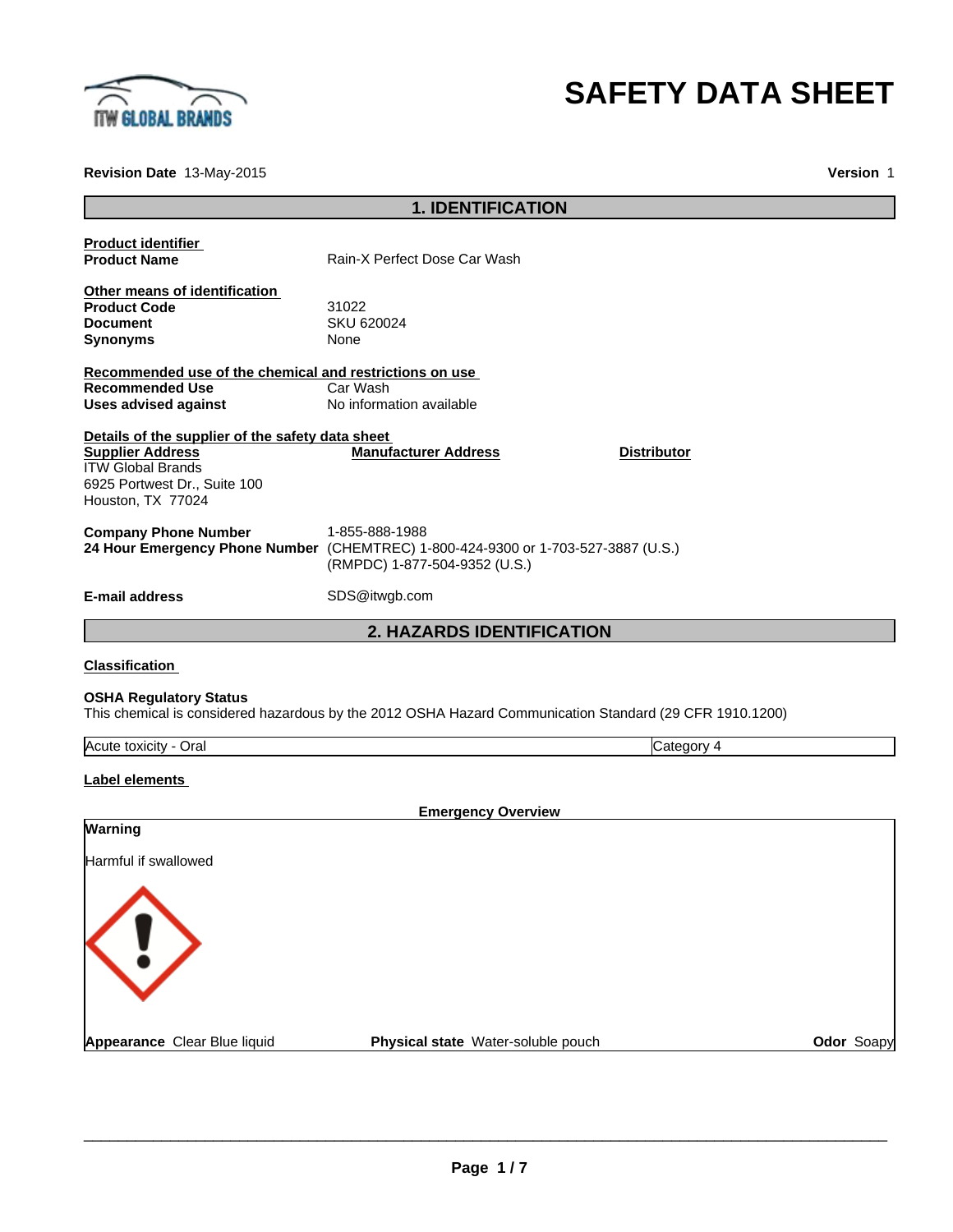#### **Precautionary Statements - Prevention**

Wash face, hands and any exposed skin thoroughly after handling Do not eat, drink or smoke when using this product May irritate eyes

IF SWALLOWED: Call a POISON CENTER or doctor/physician if you feel unwell Rinse mouth

## **Precautionary Statements - Storage**

Store in a dry place Keep out of reach of children

## **Precautionary Statements - Disposal**

Dispose of contents/container to an approved waste disposal plant

## **Hazards not otherwise classified (HNOC)**

Not applicable

#### **Other Information**

May be harmful in contact with skin.

## **3. COMPOSITION/INFORMATION ON INGREDIENTS**

 $\overline{\phantom{a}}$  ,  $\overline{\phantom{a}}$  ,  $\overline{\phantom{a}}$  ,  $\overline{\phantom{a}}$  ,  $\overline{\phantom{a}}$  ,  $\overline{\phantom{a}}$  ,  $\overline{\phantom{a}}$  ,  $\overline{\phantom{a}}$  ,  $\overline{\phantom{a}}$  ,  $\overline{\phantom{a}}$  ,  $\overline{\phantom{a}}$  ,  $\overline{\phantom{a}}$  ,  $\overline{\phantom{a}}$  ,  $\overline{\phantom{a}}$  ,  $\overline{\phantom{a}}$  ,  $\overline{\phantom{a}}$ 

## **substance(s)**

| Chemical Name                  | CAS No           | Weight-%          | Secret<br>™rade |
|--------------------------------|------------------|-------------------|-----------------|
| $- - - - - - -$<br>SUR<br>`AN. | .Q-46-?<br>68439 | 100<br>$60 \cdot$ |                 |
|                                |                  | .                 |                 |

\*The exact percentage (concentration) of composition has been withheld as a trade secret.

## **4. FIRST AID MEASURES**

#### **Description of first aid measures**

| <b>General advice</b>                                                      | Get medical advice/attention if you feel unwell.                                                                                                                                                 |  |
|----------------------------------------------------------------------------|--------------------------------------------------------------------------------------------------------------------------------------------------------------------------------------------------|--|
| Eye contact                                                                | IF IN EYES: Rinse cautiously with water for several minutes. Remove contact lenses, if<br>present and easy to do. Continue rinsing. If eye irritation persists: Get medical<br>advice/attention. |  |
| <b>Skin contact</b>                                                        | None under normal use conditions. Wash with plenty of water.                                                                                                                                     |  |
| <b>Inhalation</b>                                                          | None under normal use conditions. If symptoms persist, call a physician.                                                                                                                         |  |
| Ingestion                                                                  | IF SWALLOWED:. Do NOT induce vomiting. Never give anything by mouth to an<br>unconscious person. Call a physician.                                                                               |  |
| Self-protection of the first aider                                         | Use personal protective equipment as required. Avoid contact with skin, eyes or clothing.                                                                                                        |  |
| Most important symptoms and effects, both acute and delayed                |                                                                                                                                                                                                  |  |
| <b>Symptoms</b>                                                            | See section 2 for more information.                                                                                                                                                              |  |
| Indication of any immediate medical attention and special treatment needed |                                                                                                                                                                                                  |  |
| Note to physicians                                                         | Treat symptomatically.                                                                                                                                                                           |  |
| E FIDE FIAUTINA MEAGUDEG                                                   |                                                                                                                                                                                                  |  |

## **5. FIRE-FIGHTING MEASURES**

## **Suitable extinguishing media**

Not applicable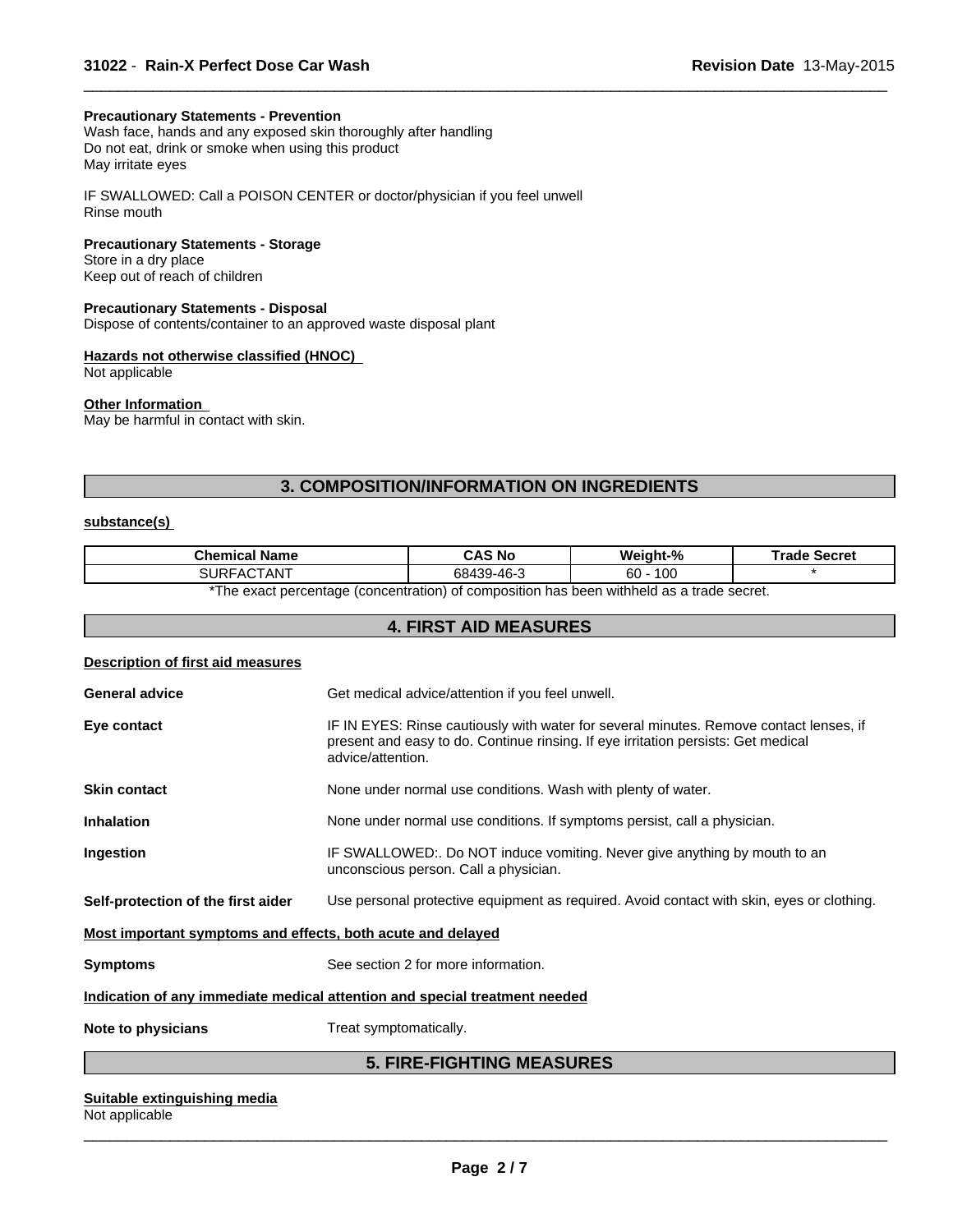#### **Unsuitable extinguishing media** None.

**Specific hazards arising from the chemical** Will not burn or support combustion.

**Explosion data** 

**Sensitivity to Mechanical Impact** None. **Sensitivity to Static Discharge Mone.** 

## **Protective equipment and precautions for firefighters**

As in any fire, wear self-contained breathing apparatus pressure-demand, MSHA/NIOSH (approved or equivalent) and full protective gear.

## **6. ACCIDENTAL RELEASE MEASURES**

 $\overline{\phantom{a}}$  ,  $\overline{\phantom{a}}$  ,  $\overline{\phantom{a}}$  ,  $\overline{\phantom{a}}$  ,  $\overline{\phantom{a}}$  ,  $\overline{\phantom{a}}$  ,  $\overline{\phantom{a}}$  ,  $\overline{\phantom{a}}$  ,  $\overline{\phantom{a}}$  ,  $\overline{\phantom{a}}$  ,  $\overline{\phantom{a}}$  ,  $\overline{\phantom{a}}$  ,  $\overline{\phantom{a}}$  ,  $\overline{\phantom{a}}$  ,  $\overline{\phantom{a}}$  ,  $\overline{\phantom{a}}$ 

#### **Personal precautions, protective equipment and emergency procedures**

| <b>Personal precautions</b>                          | Avoid contact with eyes. Use personal protective equipment as required.                                                                                |  |  |
|------------------------------------------------------|--------------------------------------------------------------------------------------------------------------------------------------------------------|--|--|
| <b>Environmental precautions</b>                     |                                                                                                                                                        |  |  |
| <b>Environmental precautions</b>                     | Do not flush into surface water or sanitary sewer system. See Section 12 for additional<br>ecological information.                                     |  |  |
| Methods and material for containment and cleaning up |                                                                                                                                                        |  |  |
| <b>Methods for containment</b>                       | Prevent further leakage or spillage if safe to do so.                                                                                                  |  |  |
| Methods for cleaning up                              | Clean up spill thoroughly as residue is slippery. Soak up with inert absorbent material.<br>Sweep up and shovel into suitable containers for disposal. |  |  |
| Prevention of secondary hazards                      | Clean contaminated objects and areas thoroughly observing environmental regulations.                                                                   |  |  |
|                                                      | <b>7. HANDLING AND STORAGE</b>                                                                                                                         |  |  |
| <b>Precautions for safe handling</b>                 |                                                                                                                                                        |  |  |

| Advice on safe handling | Handle in accordance with good industrial hygiene and safety practice. Avoid contact with |  |
|-------------------------|-------------------------------------------------------------------------------------------|--|
|                         | eves.                                                                                     |  |

## **Conditions for safe storage, including any incompatibilities**

**Storage Conditions** Keep out of the reach of children. Store in a dry place. Store in a closed container.

**Incompatible materials** None known

## **8. EXPOSURE CONTROLS/PERSONAL PROTECTION**

#### **Control parameters**

| Appropriate engineering controls |                                                                       |
|----------------------------------|-----------------------------------------------------------------------|
| <b>Engineering Controls</b>      | Showers<br>Eyewash stations<br>Ventilation systems                    |
|                                  | Individual protection measures, such as personal protective equipment |
| <b>Eye/face protection</b>       | Wear safety glasses or goggles if splashing is likely to occur.       |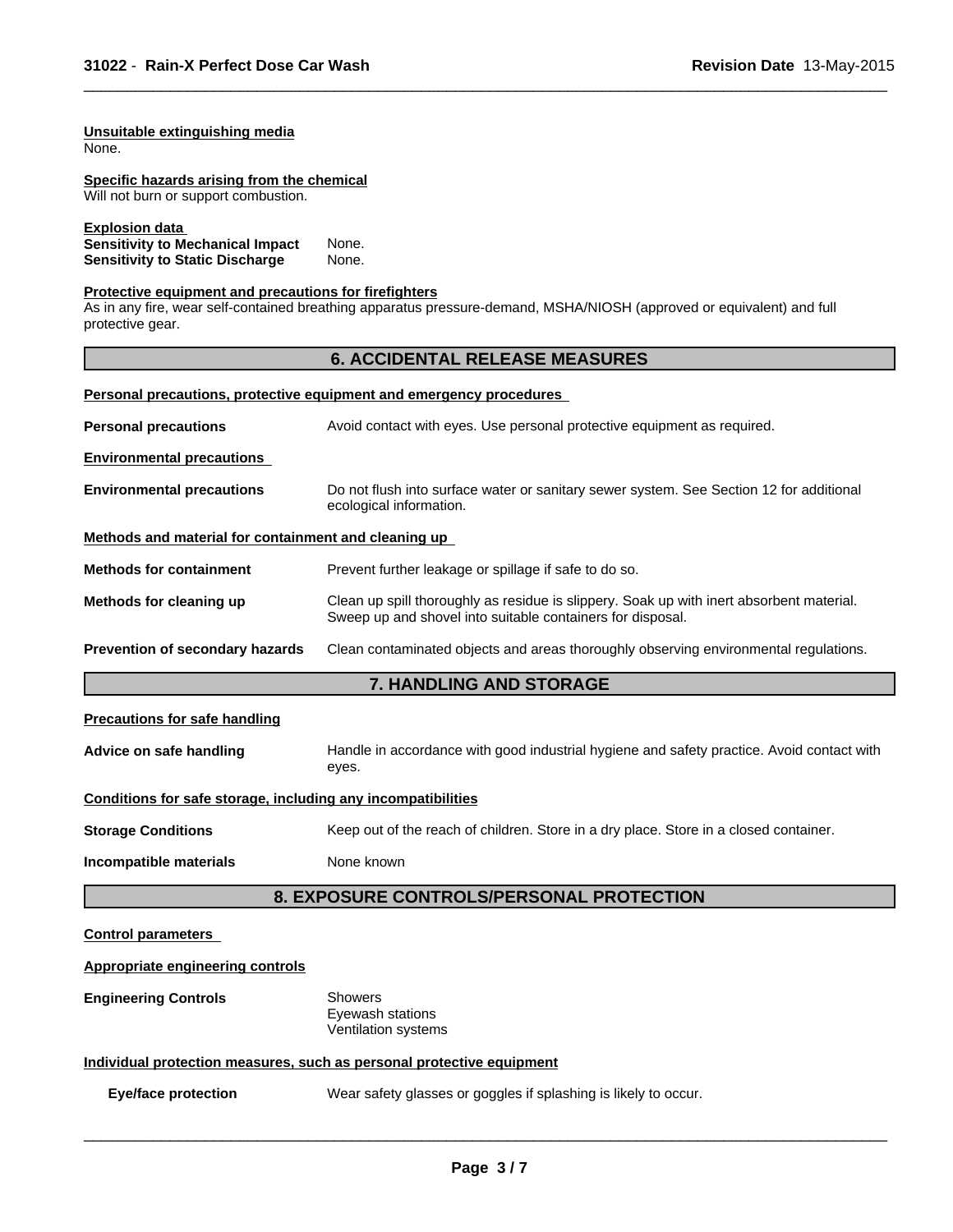| Skin and body protection              | None under normal use conditions.                                                                                                               |
|---------------------------------------|-------------------------------------------------------------------------------------------------------------------------------------------------|
| <b>Respiratory protection</b>         | None under normal use conditions.                                                                                                               |
| <b>General Hygiene Considerations</b> | Handle in accordance with good industrial hygiene and safety practice. Regular cleaning of<br>equipment, work area and clothing is recommended. |

 $\overline{\phantom{a}}$  ,  $\overline{\phantom{a}}$  ,  $\overline{\phantom{a}}$  ,  $\overline{\phantom{a}}$  ,  $\overline{\phantom{a}}$  ,  $\overline{\phantom{a}}$  ,  $\overline{\phantom{a}}$  ,  $\overline{\phantom{a}}$  ,  $\overline{\phantom{a}}$  ,  $\overline{\phantom{a}}$  ,  $\overline{\phantom{a}}$  ,  $\overline{\phantom{a}}$  ,  $\overline{\phantom{a}}$  ,  $\overline{\phantom{a}}$  ,  $\overline{\phantom{a}}$  ,  $\overline{\phantom{a}}$ 

## **9. PHYSICAL AND CHEMICAL PROPERTIES**

## **Information on basic physical and chemical properties**

| <b>Physical state</b><br>Appearance | Water-soluble pouch<br>Clear Blue liquid |                  |
|-------------------------------------|------------------------------------------|------------------|
| Odor                                | Soapy                                    |                  |
| <b>Odor threshold</b>               | No information available                 |                  |
|                                     |                                          |                  |
| <b>Property</b>                     | <b>Values</b>                            | Remarks • Method |
| pH                                  | 9.0                                      |                  |
| Melting point / freezing point      | No information available                 |                  |
| Boiling point / boiling range       | No information available                 |                  |
| <b>Flash point</b>                  | Not Determined (Aqueous)                 |                  |
| <b>Evaporation rate</b>             | No information available                 |                  |
| Flammability (solid, gas)           | No information available                 |                  |
| <b>Flammability Limit in Air</b>    |                                          |                  |
| <b>Upper flammability limit:</b>    | No information available                 |                  |
| Lower flammability limit:           | No information available                 |                  |
| Vapor pressure                      | Not Applicable                           |                  |
| Vapor density                       | No information available                 |                  |
| <b>Relative density</b>             | 0.989                                    |                  |
| <b>Water solubility</b>             | Completely soluble                       |                  |
| Solubility in other solvents        | No information available                 |                  |
| <b>Partition coefficient</b>        | No information available                 |                  |
| <b>Autoignition temperature</b>     | No information available                 |                  |
| <b>Decomposition temperature</b>    | No information available                 |                  |
| <b>Kinematic viscosity</b>          | No information available                 |                  |
| <b>Dynamic viscosity</b>            | No information available                 |                  |
| <b>Explosive properties</b>         | No information available                 |                  |
| <b>Oxidizing properties</b>         | No information available                 |                  |
| <b>Other Information</b>            |                                          |                  |
| <b>Softening point</b>              | No information available                 |                  |
| <b>Molecular weight</b>             | No information available                 |                  |
| <b>VOC Content (%)</b>              | None                                     |                  |
| <b>Density</b>                      | 8.24 lb/gal                              |                  |
| <b>Bulk density</b>                 | No information available                 |                  |

## **10. STABILITY AND REACTIVITY**

#### **Reactivity**

Stable under normal use

## **Chemical stability**

Stable under recommended storage conditions.

#### **Possibility of Hazardous Reactions**

None under normal processing.

#### **Conditions to avoid**

Keep from freezing. Keep from any possible contact with water.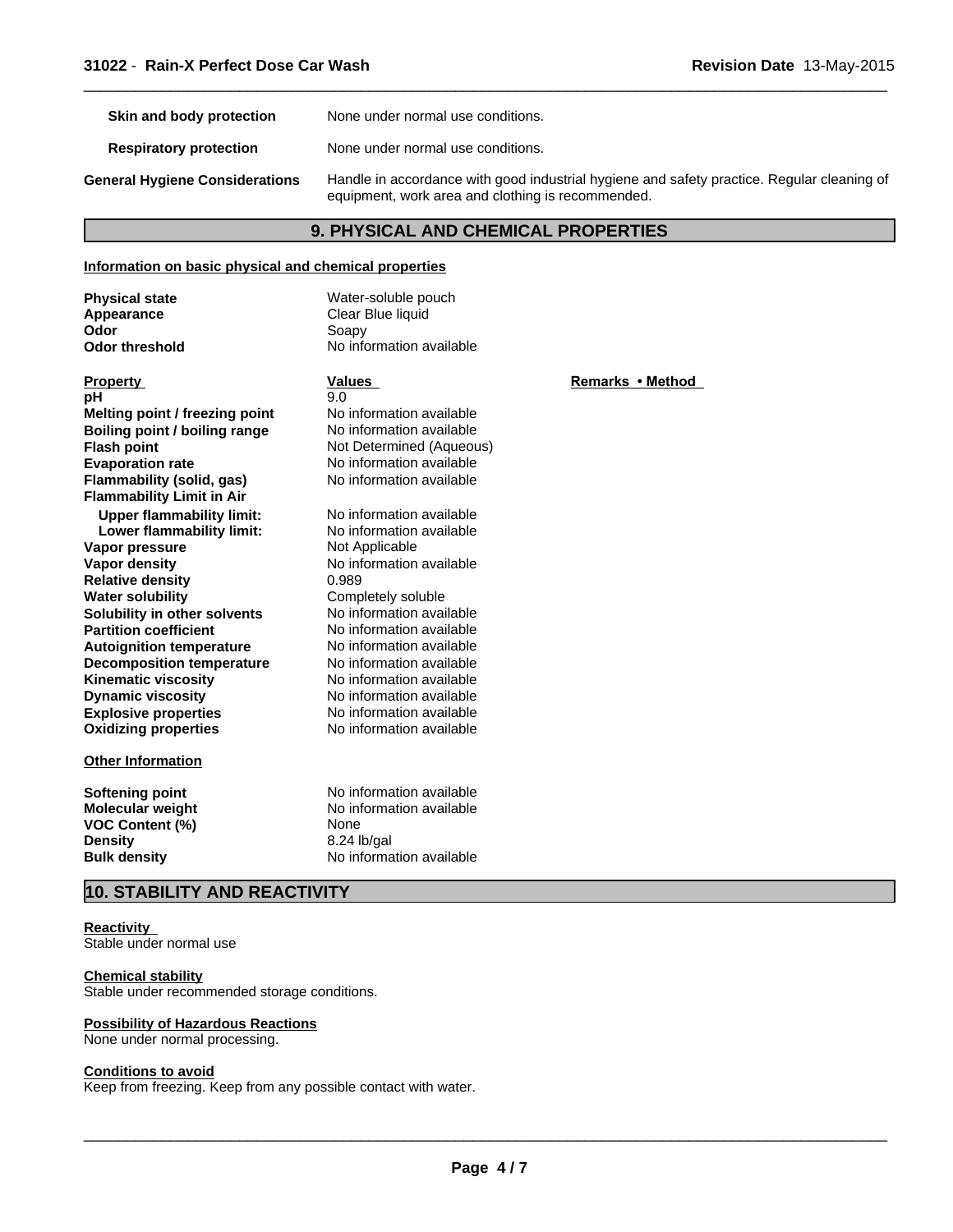## **Incompatible materials**

None known

#### **Hazardous Decomposition Products**

None known

## **11. TOXICOLOGICAL INFORMATION**

 $\overline{\phantom{a}}$  ,  $\overline{\phantom{a}}$  ,  $\overline{\phantom{a}}$  ,  $\overline{\phantom{a}}$  ,  $\overline{\phantom{a}}$  ,  $\overline{\phantom{a}}$  ,  $\overline{\phantom{a}}$  ,  $\overline{\phantom{a}}$  ,  $\overline{\phantom{a}}$  ,  $\overline{\phantom{a}}$  ,  $\overline{\phantom{a}}$  ,  $\overline{\phantom{a}}$  ,  $\overline{\phantom{a}}$  ,  $\overline{\phantom{a}}$  ,  $\overline{\phantom{a}}$  ,  $\overline{\phantom{a}}$ 

#### **Information on likely routes of exposure**

| <b>Inhalation</b>   | May cause irritation of respiratory tract.                                                       |
|---------------------|--------------------------------------------------------------------------------------------------|
| Eye contact         | May cause eye irritation with susceptible persons. May cause redness and tearing of the<br>eyes. |
| <b>Skin contact</b> | Not an expected route of exposure.                                                               |
| Ingestion           | Expected to be low order of toxicity.                                                            |
|                     |                                                                                                  |

| <b>Chemical Name</b> | Oral LD50                           | <b>Dermal LD50</b> | <b>Inhalation LC50</b> |
|----------------------|-------------------------------------|--------------------|------------------------|
| <b>SURFACTANT</b>    | 1378 mg/kg<br>1400 mg/kg<br>$Rat =$ | (Rabbit)<br>? a/ka |                        |
| 68439-46-3           | Rat                                 |                    |                        |

## **Information on toxicological effects**

**Symptoms** No information available.

#### **Delayed and immediate effects as well as chronic effects from short and long-term exposure**

| <b>Sensitization</b>   | No information available. |
|------------------------|---------------------------|
| Germ cell mutagenicity | No information available. |
| Carcinogenicity        | No information available. |

## **The following values are calculated based on chapter 3.1 of the GHS document** .

| ATEmix (oral)   | 1451 mg/kg |
|-----------------|------------|
| ATEmix (dermal) | 2108 mg/kg |

## **12. ECOLOGICAL INFORMATION**

## **Ecotoxicity**

**Persistence and degradability** No information available.

#### **Bioaccumulation**

No information available.

## **Mobility**

Soluble in water.

## **Other adverse effects**

No information available

## **13. DISPOSAL CONSIDERATIONS**

## **Waste treatment methods**

**Disposal of wastes Disposal should be in accordance with applicable regional, national and local laws and <b>Disposal should be in accordance with applicable regional, national and local laws and** regulations.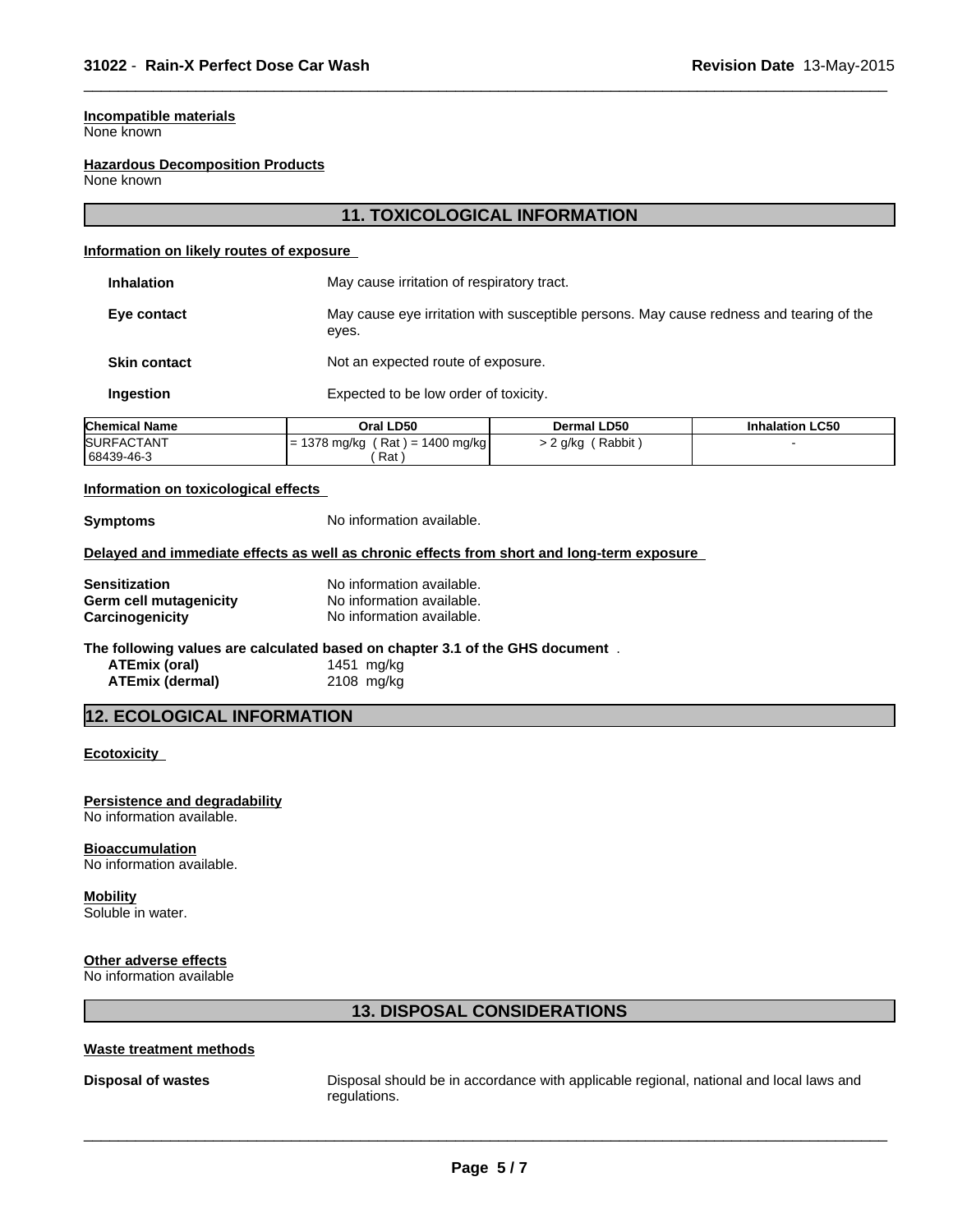**Contaminated packaging Theory Do not reuse container.** 

**US EPA Waste Number** Not applicable

## **14. TRANSPORT INFORMATION**

 $\overline{\phantom{a}}$  ,  $\overline{\phantom{a}}$  ,  $\overline{\phantom{a}}$  ,  $\overline{\phantom{a}}$  ,  $\overline{\phantom{a}}$  ,  $\overline{\phantom{a}}$  ,  $\overline{\phantom{a}}$  ,  $\overline{\phantom{a}}$  ,  $\overline{\phantom{a}}$  ,  $\overline{\phantom{a}}$  ,  $\overline{\phantom{a}}$  ,  $\overline{\phantom{a}}$  ,  $\overline{\phantom{a}}$  ,  $\overline{\phantom{a}}$  ,  $\overline{\phantom{a}}$  ,  $\overline{\phantom{a}}$ 

| DOT<br>Proper shipping name:  | Not regulated |
|-------------------------------|---------------|
| IATA<br>Proper shipping name: | Not regulated |
| IMDG<br>Proper shipping name: | Not regulated |

## **15. REGULATORY INFORMATION**

| <b>International Inventories</b> |                |
|----------------------------------|----------------|
| <b>TSCA</b>                      | Complies       |
| <b>DSL/NDSL</b>                  | Complies       |
| <b>EINECS/ELINCS</b>             | Complies       |
| <b>ENCS</b>                      | Not determined |
| <b>IECSC</b>                     | Not determined |
| <b>KECL</b>                      | Not determined |
| <b>PICCS</b>                     | Not determined |
| <b>AICS</b>                      | Not determined |

## **Legend:**

**TSCA** - United States Toxic Substances Control Act Section 8(b) Inventory **DSL/NDSL** - Canadian Domestic Substances List/Non-Domestic Substances List **EINECS/ELINCS** - European Inventory of Existing Chemical Substances/European List of Notified Chemical Substances **ENCS** - Japan Existing and New Chemical Substances **IECSC** - China Inventory of Existing Chemical Substances **KECL** - Korean Existing and Evaluated Chemical Substances **PICCS** - Philippines Inventory of Chemicals and Chemical Substances **AICS** - Australian Inventory of Chemical Substances

## **US Federal Regulations**

## **SARA 313**

Section 313 of Title III of the Superfund Amendments and Reauthorization Act of 1986 (SARA). This product does not contain any chemicals which are subject to the reporting requirements of the Act and Title 40 of the Code of Federal Regulations, Part 372

## **SARA 311/312 Hazard Categories**

| <b>Acute health hazard</b>        | N٥ |
|-----------------------------------|----|
| <b>Chronic Health Hazard</b>      | No |
| Fire hazard                       | N٥ |
| Sudden release of pressure hazard | No |
| <b>Reactive Hazard</b>            | No |

#### **CWA (Clean Water Act)**

This product does not contain any substances regulated as pollutants pursuant to the Clean Water Act (40 CFR 122.21 and 40 CFR 122.42)